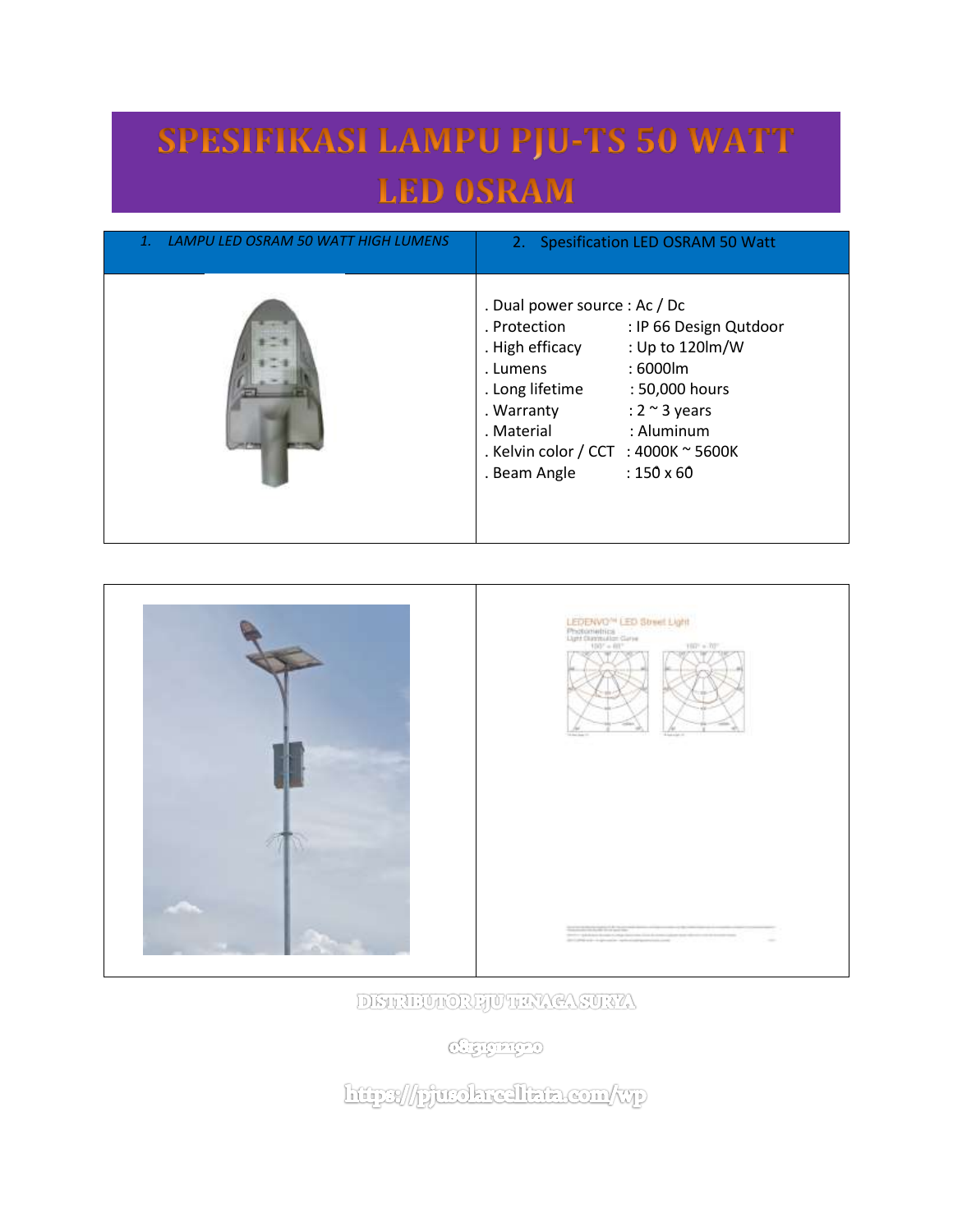| Solar panel / PV Module<br>1. | 2. Spesification 80 Watt Pick / WP x 2 pcs                                                                                                                       |                                                                                                                 |
|-------------------------------|------------------------------------------------------------------------------------------------------------------------------------------------------------------|-----------------------------------------------------------------------------------------------------------------|
|                               | . Module type<br>. Power Qutput<br>. Voltage at Pmax, Impp<br>. Current at Pmax, Impp<br>. Open circuit current Voc<br>. Short circuit current Isc<br>. Warranty | : Poly Crystalline<br>$: 160$ watt<br>: 17.5 Volt<br>: 9,15 Amper<br>: 21.6 Volt<br>: 9.6 Amper<br>$: 15$ years |

| Controller Smart SRNE 12/24 Volt {15-20 A}<br>1. | 2. Spesification SMART SRNE                                                                                               |                                                                                                                                     |
|--------------------------------------------------|---------------------------------------------------------------------------------------------------------------------------|-------------------------------------------------------------------------------------------------------------------------------------|
| <b>STORIED</b>                                   | . Model type<br>. Power Input<br>. Voltage input PV<br>. Current Max<br>. Volttage Load LED<br>. Protection<br>. Warranty | : Smart SRNE<br>$: 12/24$ volt<br>: 15 $\approx$ 55 Volt<br>: $5 \approx 15$ Amper<br>: $15 \approx 60$ Volt<br>: IP68<br>: 1 years |

| <b>Battery Vrla / lead acid</b><br>1. | 2. Spesification                                                                                                                                                 |  |
|---------------------------------------|------------------------------------------------------------------------------------------------------------------------------------------------------------------|--|
|                                       | . Model type<br>: Vrla - Lead acid<br>. Power Amper<br>: 120 Ah<br>. Voltage<br>: $12.6 \approx 13.2$ Volt<br>. Lifetime<br>: 2 years<br>: 1 years<br>. Warranty |  |